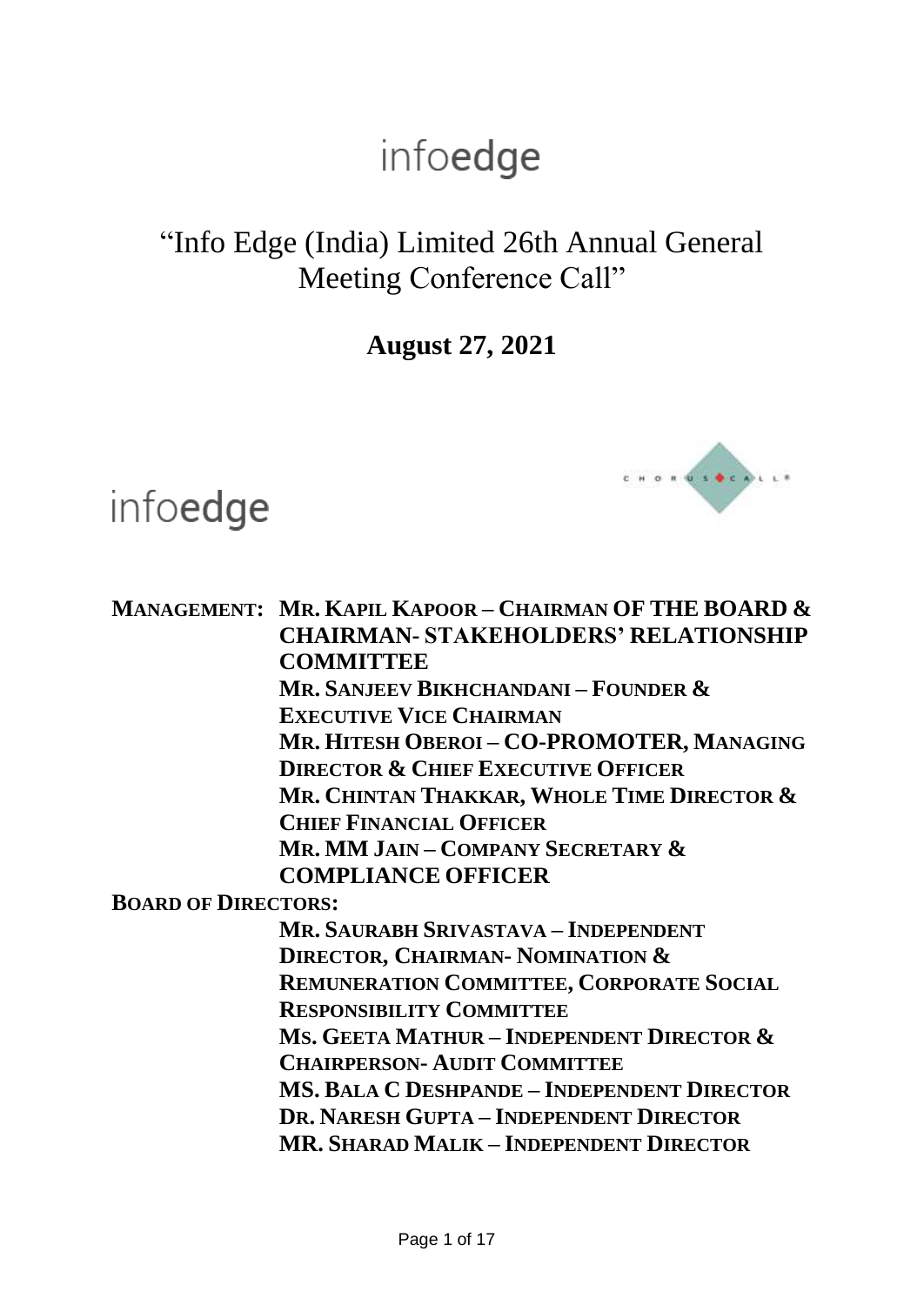### **INVITEES:**

| MS. JAYA BHATIA- | <b>ASSOCIATE VICE PRESIDENT -</b>                     |
|------------------|-------------------------------------------------------|
|                  | <b>SECRETARIAL, LEGAL &amp; INVESTOR</b>              |
|                  | <b>RELATIONS</b>                                      |
|                  | MR. RUPESH AGARWAL- MANAGING PARTNER, M/S             |
|                  | <b>CHANDRASEKARAN ASSOCIATES-</b>                     |
|                  | <b>SECRETARIAL AUDITORS</b>                           |
|                  | MR. IKSHIT ARORA- AUTHORIZED REPRESENTATIVE-M/S. S.R. |
|                  | <b>BATLIBOI &amp; ASSOCIATES LLP,</b>                 |
|                  | <b>STATUTORY AUDITORS</b>                             |
|                  | MR. SHASHIKANT TIWARI- SCRUTINIZER FOR THE            |
|                  | <b>ELECTRONIC VOTING PROCESS</b>                      |
|                  |                                                       |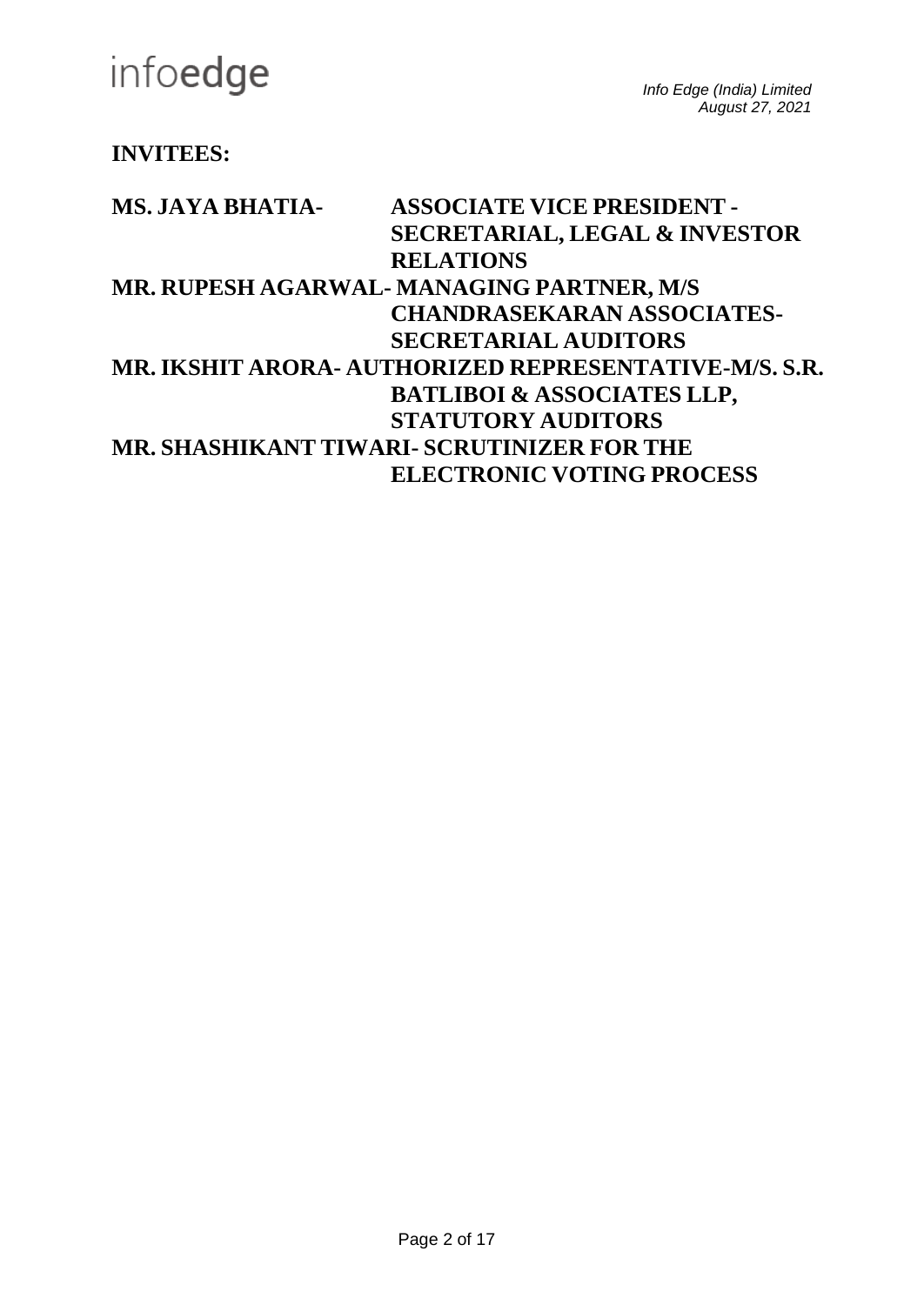- **Moderator:** Dear shareholders, Good evening, welcome to the 26th Annual General Meeting of Info Edge (India) Limited being held through video conferencing or other audio visual facility. For the smooth conduct of the meeting, the members will be in mute mode and audio and video will be opened only for the pre-registered speakers to speak at the AGM as per the pre-registration. I now hand over to Mr. Murlee Manohar Jain, Company Secretary of Info Edge (India) Limited. Thank you and over to you sir.
- **Murlee Manohar Jain:** Thank you. Good evening ladies and gentlemen. I, Murlee Manohar Jain, Company Secretary of your Company participating from Noida convey on behalf of the members present at this meeting my warm greetings and welcome Mr. Kapil Kapoor, Chairman and other respected members of the Board of Directors of the Company. I request Mr. Kapil Kapoor, the Chairman of the Company, and Chairman of the Stakeholders Relationship Committee, to kindly commence the proceedings of the meeting by addressing this dignified virtual gathering. On behalf of the Board, I request all of you to please welcome Mr. Kapil Kapoor who is presiding over this meeting from Hong Kong. Over to you sir.
- **Kapil Kapoor:** Thank you, Murlee. A very good evening, dear shareholders, my fellow Board members and other stakeholders and dignitaries present in this meeting. I welcome you all to the 26th Annual General Meeting of the Company. I hope that you all along with your family members and loved ones are keeping safe and staying healthy during these tough times. I was looking forward to welcoming you all in person in 2021. Unfortunately, it's still not possible to meet in person. The world is going through a very difficult time due to the Corona virus pandemic and social distancing is a norm to be followed. Hence, in order to ensure the safety of all stakeholders, this annual general meeting is being organized through video conferencing and other audio visual means, which is in compliance with the circulars issued by the Ministry of Corporate Affairs and Securities and Exchange Board of India.

The Company has made all efforts feasible under the current circumstances to enable the members to participate in the meeting through the video conferencing facility and to vote on the resolution set forth in the notice electronically. Pursuant to the MCA circular of April 8th, 2020 issued by the Ministry of Corporate affairs, the facility to appoint proxy to attend and cast vote for the members is not available for this AGM. However, the body corporates are entitled to appoint authorized representatives to attend the AGM through video conferencing and participate and cast their votes through e-voting. The proceedings of this AGM shall be deemed to have been conducted at the registered office of the Company.

It is now my pleasure to introduce the members of the Board present at this meeting to you all, Mr. Sanjeev Bikhchandani, who is the Founder and Executive Vice Chairman of the Company, and he's attending the AGM from Delhi.

Mr. Hitesh Oberoi, he is the Managing Director and Chief Executive Officer. He is attending the AGM from Noida.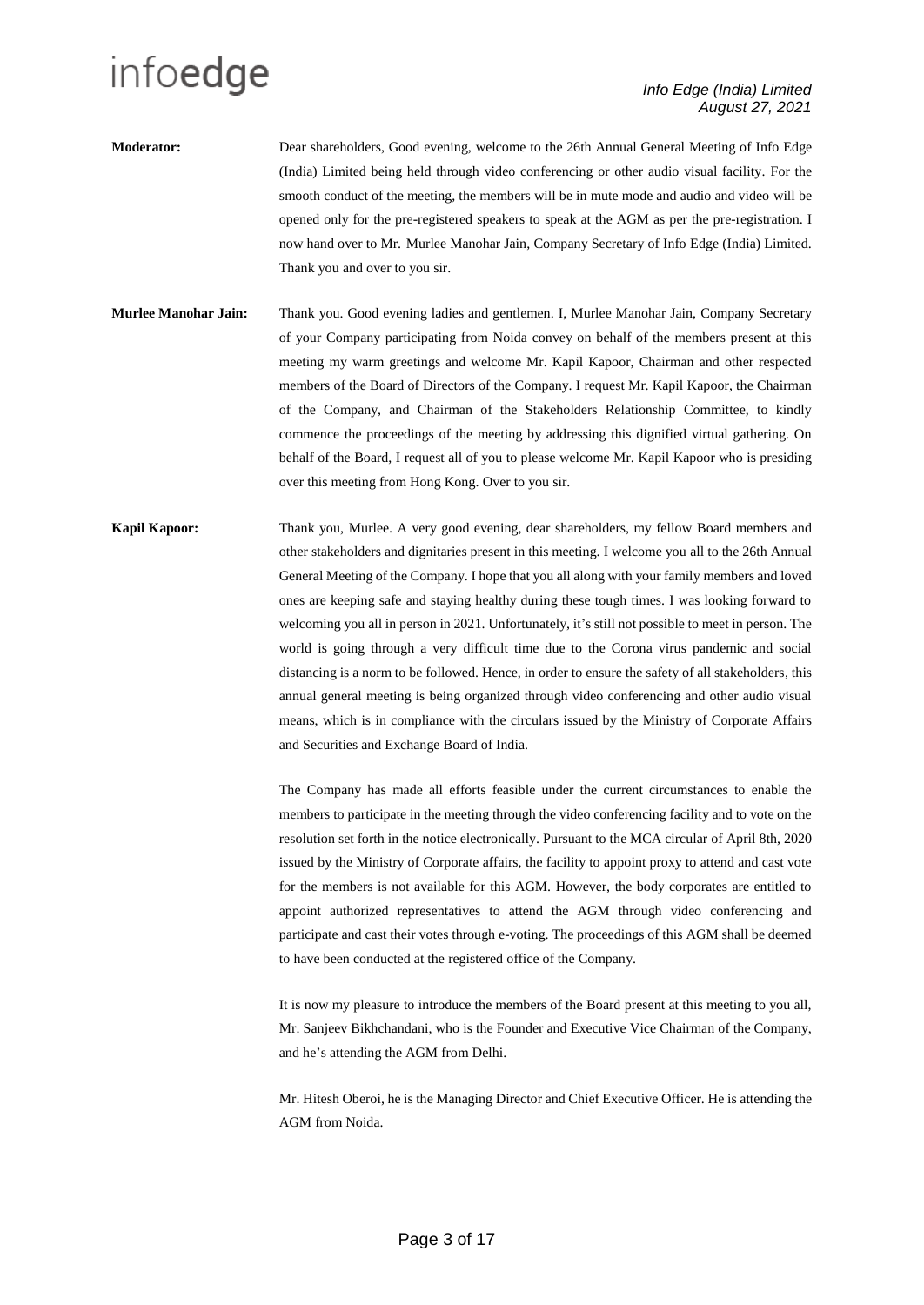Mr. Saurabh Srivastava is an Independent Director, Chairman of the Nomination and Remuneration Committee, and also the Corporate Social Responsibility Committee. Mr. Srivastava is one of India's leading IT entrepreneurs, Angel Investors and Venture Capitalists. He is attending the AGM from Delhi.

Ms. Geeta Mathur, is an Independent Director of the Company and Chairperson of the Audit Committee. Ms. Mathur has widespread experience in finance with over 25 years of experience in banking, large corporate treasuries, investor relations and development sector and specializes in the area of project corporate and structured finance, treasury, investor relations and strategic planning. She is attending the AGM from Delhi.

Ms. Bala Deshpande is an Independent Director of the Company. Ms. Deshpande is the Senior Managing Partner at Mega Delta Capital Advisors. Bala has nearly two decades of experience in investment advisory. She is attending the AGM from Mumbai.

Dr. Naresh Gupta is an Independent Director of the Company. Dr. Gupta is widely regarded as a computer science expert in the areas of shape, motion, image understanding and AI research. He is attending the AGM from Noida.

Mr. Sharad Malik is an Independent Director of the Company. Currently Mr. Malik is the George Van Ness Lothrop Professor of Engineering at Princeton University and the Chair of the Department of Electrical Engineering. He is attending the AGM from New Delhi.

Mr. Chintan Thakkar is the Whole Time Director and Chief Financial Officer of the Company. Mr. Thakkar is a Chartered Accountant by profession and has around two-and-a-half decades of experience in finance, consulting and operations. He is attending the AGM from Mumbai.

Mr. Ashish Gupta, Independent Director is not attending the meeting due to prior commitments and has sought leave of absence. Mr. Gupta is a partner at Helion Venture Partners investing in early-stage companies in India and in the U.S.

In compliance with the requirements of the secretarial standards 2 on general meetings the representative of the Statutory Auditors, and the Secretarial Auditors are also present at the meeting through video conferencing.

Murlee, can I now request you to confirm the quorum for this meeting.

**Murlee Manohar Jain:** Sir. At present, we have more than 90 members participating through video conferencing, the requisite quorum is therefore present and meeting is duly constituted.

**Kapil Kapoor:** Excellent! Dear shareholders as we have the requisite quorum present through video conferencing to conduct the proceedings of this meeting and participation of members through video conferencing is reckoned for purposes of quorum as per the circulars issued by the MCA and SEBI and section 103 of the Companies Act 2013, I now call the meeting to order.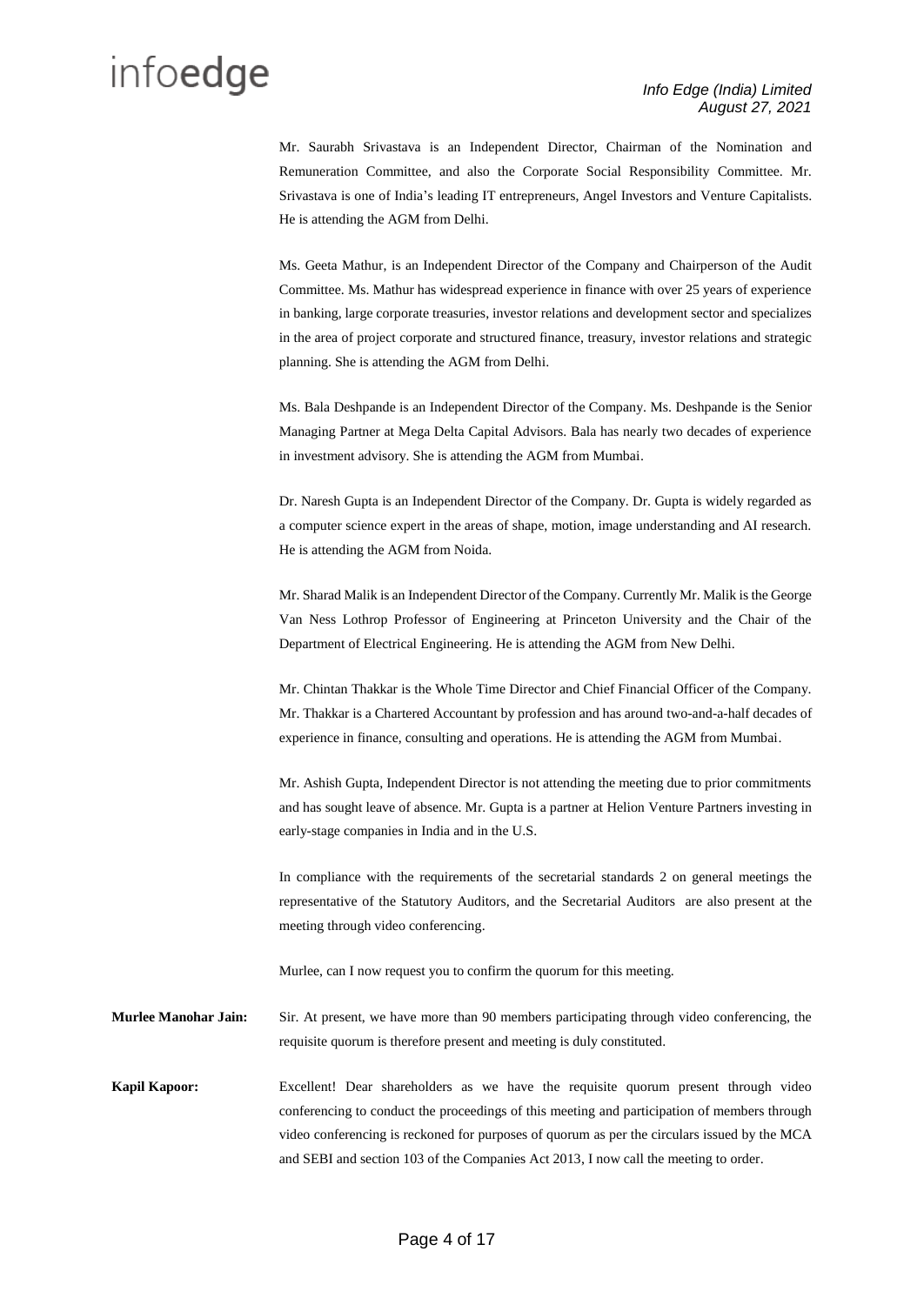Dear shareholders, I welcome you to the 26th Annual General Meeting of the Company. As, I had alluded to in last year speech, FY 2021 would be a very difficult year for the world economy and businesses. We had already seen the widespread effect of the global COVID-19 pandemic, the loss of life across the world was unprecedented since the plague of 1919. Economic activity all around has retracted by five to seven years. India was recovering from the first wave of the pandemic and getting back to a good growth trajectory, when a devastating second wave hit in April--May 2021. The loss of lives in the second wave has been even more severe. However, the country is now better prepared to deal with the challenges of the pandemic and get back on the path of recovery- both social and economic-, in a shorter span of time.

Clearly, for our generation, the COVID-19 pandemic will be an unprecedented watershed event that has far reaching implications, especially on the fundamental way in which we lead our lives. The pain associated with the loss of life, and widespread suffering far exceeds the economic debacle. I take this opportunity to convey my deepest condolences to all Infoedge stakeholders who have lost a friend or a family member to this disease. Despite our best efforts at Info Edge, we do lost a few young colleagues to the deadly virus. Our gratitude towards their contributions to the organization and heartfelt condolences to their families for the loss.

At Info Edge, we had done our preparations even before the official Government of India lockdown was announced in March 2020. With full support of cross-functional teams, we seamlessly moved into a work from home operational environment protecting most of our employees from the pandemic. Having taken all precautionary measures and recalibrating our business strategies, most of our core businesses were on a strong revival path from the third quarter of FY 2021. However, the second wave of the COVID-19 during April- May 2021 dented the fast-paced road to recovery.

During the most severe second round of the COVID-19, in India, we have stepped up our efforts and rose to attending to the wellbeing of our stakeholders, employees, partners, customers and society at large. Necessary efforts were undertaken to have information on all employees so that timely support could be provided. We saw the need for oxygen concentrators and we attempted to make the supply available for all employees, their families, extended families, some of our group companies as well as employees of investee companies. To implement this efficiently, a dedicated helpline was set up which was integrated with chat platforms like WhatsApp to be able to respond to any affected employee in a timely and effective manner. For any infected person, a dedicated resource was assigned to monitor and support for any need.

Having dealt with the emergency phase, the Company shifted gears and moved ahead focusing on the vaccination programme for employees and their families, which was further extended to clients. In the initial phase, we covered major cities, including the NCR, Delhi area, Mumbai, Bangalore, Hyderabad, Chennai and Pune. Subsequently, we move to smaller centers.

I sincerely hope that as a nation, we maintain the necessary behavioural precautions that prevent another round of massive spread of this deadly disease.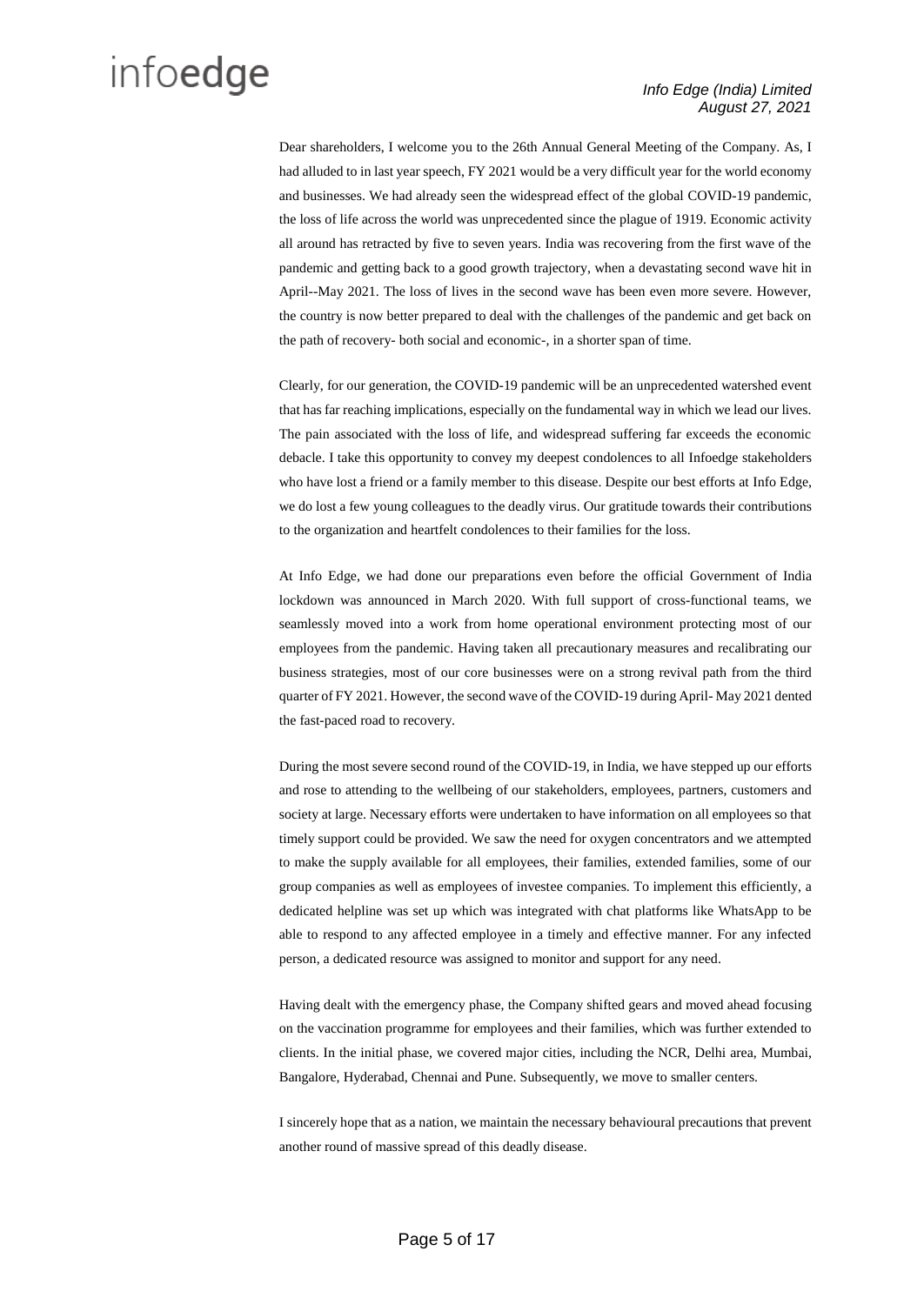From our business perspective, COVID-19 has accelerated India's road to digitization. It has provided a major fillip to digitization of processes across the value chain, fundamentally redefining the overall business landscape. Customer behavior and preferred interactions are dramatically changing, in this business environment at Info Edge we continue to focus on mid to long term investments across our platforms, in enhancing our product offerings, building brand values, bringing in and adopting new technology and enhancing the overall skill set of our people to be able to drive the rapidly transforming ecosystem. Across our businesses, we are deploying enhanced audio visual tools, increasing data analytics, to establish better customer connect and deploying various artificial intelligence tools to provide enhanced services to our customers. The goal is to increase the customer base while enhancing our value proposition to existing customers that will result in better sales realization per customer.

Given the difficulties in the prevailing business environment, revenues and profits generated by the Company for the Financial Year 2021 are very creditable, standalone revenue reduced by 13.68% to Rs. 10,985.97 million in the Financial Year 2021, while operating EBITDA reduced by 31.10% to Rs.2,774.96 million. We continued with all our endeavors to drive the long term competitive positioning of the Company. Consequently, while short term cost management measures were implemented, long term investments in people and technology continued unabated, resulting in fixed costs remaining high despite lower revenues, which had a negative impact on profit margins, but without compromising on the mid to long term growth.

The second half of the Financial Year 2021 witnessed a strong revival in the Company's performance across businesses. Consequently, deferred sales revenue increased to Rs.5207.86 million as on 31st March 2021, as against Rs.4655.94 million on March 31st, 2020, representing an annual growth of 11.85%. The second wave of COVID has temporarily stalled this growth momentum, but we expect a bounce back soon.

In terms of our core businesses, recruitment business had a strong performance in Q4. Financial year FY2021 we were 22.05% year-on-year growth in billings. After a sharp fall in the first half, we witnessed secular growth in the second half with an increase in billings, platform usage and the number of customers. Predominantly the revival has been from the recruitments in the IT and IT enabled services sector, while some traditional sectors continue to be under stress. Recruiter engagement with the platform improved further in Q4 largely led by IT, Healthcare and the Pharma Industries.

At 99acres, billing was down by 13.62% and closed at Rs.1,848.14 million for FY 2021. While revenue declined by 23.77% to 1,737.78 million in FY21. With lower revenues we undertook some operational cost rationalization. However, with a longer term brand development objective, we continue to invest in marketing initiatives consequently, the business slipped back into operational losses in FY2021 after hitting operational profit in FY2020.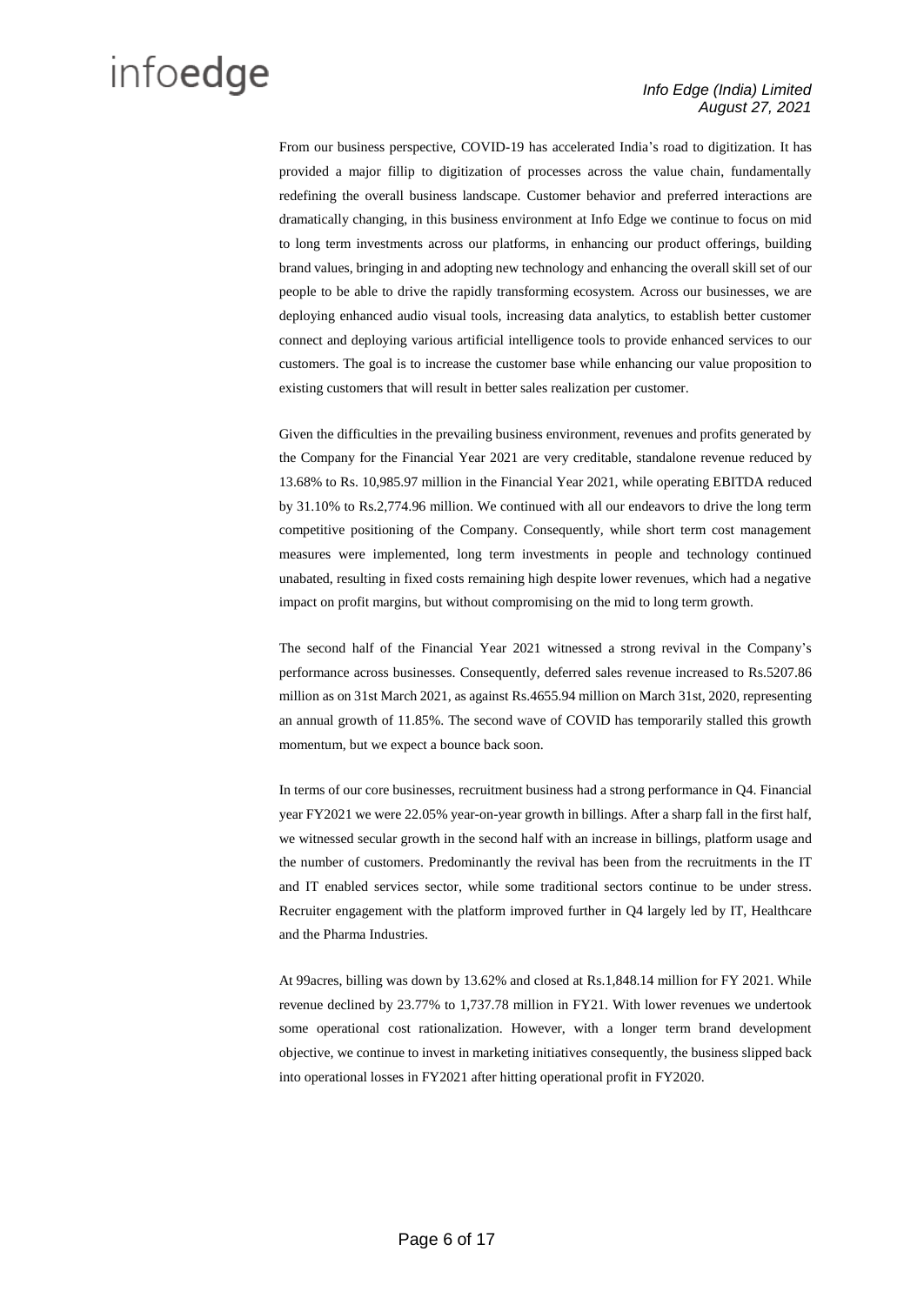#### Jeevansathi.com

The matrimonial business under Jeevansathi.com was the least affected by the prevailing economic environment. Billing for the business grew by 15.23% to Rs.1,003.76 million in FY21, while revenues increased by 14.39% to Rs.968.96 million in FY2021. As highlighted in last year's annual report, we are continuing to invest in this business with a revised business strategy. Consequently, even with revenue growth the business incurs operating losses, but much of this is by design.

At Shiksha, we continue to focus on enhancing quality of engagement with the users and developing more relevant user content. Billing increased by 12.66% to Rs.586.39 million in FY 2021 and revenues grew by 6.93% to Rs.569.61 million in FY 2021. Importantly, the business undertook several internal restructuring and reorganization initiatives and generated operating EBITDA profit of Rs.40.97 million in FY 2021.

#### Investment Portfolio

While executing different portfolios, Info Edge today has evolved a clear structure to its business portfolio, which now comprises three clear groups of businesses. First, there is a standalone entity that owns, manages and invests into the brands under four well defined business segments and verticals- recruitment, real estate, matrimonial and education on which we've just reported above. These businesses are the core of the Company and are nurtured by internal teams. Second, they have series of strategic investments into services and product oriented entities that support or have potential to create synergies with the core business. Third, there are a series of investments made in diversified entities that have significant value creation potential over time. Each of these are managed independently with the Info Edge management providing guidance and financial support. In this portfolio, Zomato had a very successful listing with 38 times over subscription in July 2021, which has generated strong returns for our investments over the years. Another investee Company- PB FintechFintech Limited better known as PolicyBazaar has also filed a DRHP with SEBI.

Encouraged by the success stories of value creation and long-term investing for our stakeholders and to further streamline the investment portfolio in January 2020, Info Edge has set up an "Alternate InvestmentAlternate InvestmentAlternate Investment Fund (AIF)")) named the Info Edge Venture Fund (IEVF) to invest in technology and technology-enabled entities. The fund has been floated as a US \$100 million fund, with Info Edge (including itsIts group companies) committing US \$50 million and balanced committed by MacRitchie Investments Pte. Limited (, (a wholly owned subsidiary of Temasek (Holdings ()) Private) Limited).).

Institutional investors continue to repose faith in our business even in this difficult market environment. During August 2020, we successfully raised around Rs.18,750 million from a QIP issue. We propose to utilize the net proceeds to augment our long term cash resources for meeting the fund requirements of our business activities and general corporate purposes as part of our growth strategy.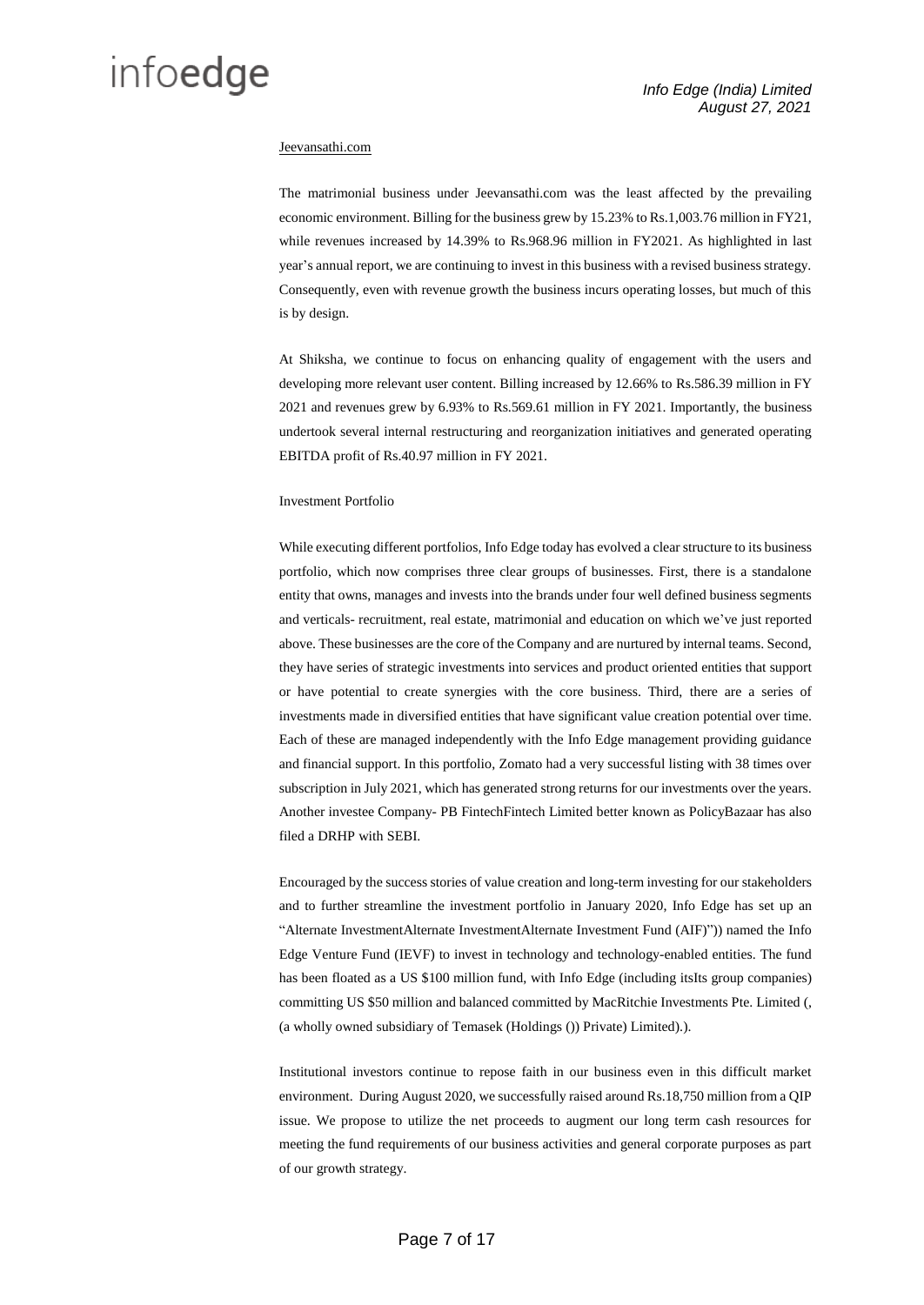#### Human Resources:

Info Edge's primary assets are its people. Consequently, the human resource management function plays an extremely critical role in the overall development of the Company. As the year began with uncertainty, major focus was the safety of all employees and their families and to ensure this, the Company fully enabled the teams to work from home. All our employees were very quick to adapt to this new world of working and meeting remotely and still not missing a beat and meeting all expectations of the stakeholders. In the aftermath of COVID-19, FY2021 saw work trends and workforce expectations undergo a sea change. Info Edge rose to the occasion with innovative strategies to engage, encourage, retain, protect and extend support to all stakeholders.

#### Corporate Social Responsibility:

Talking about social responsibilities of your Company, your Company undertook various activities during the year in discharge of its social obligations. Your Company continued to focus its CSR initiatives primarily in the field of education and employabilityin this reporting year with much needed emphasis on promoting healthcare, including preventive health care in view of the COVID-19 pandemic, as well as on skill development and vocational skills training.

Now coming to the future outlook:

Through the high uncertainty about the path of the pandemic, a way out of this health and economic crisis is increasingly visible. Thanks to the ingenuity of the scientific community, we have multiple vaccines that can reduce the severity and frequency of infections. The Company expects that in the post- COVID-19 environment there'll be a faster absorption of internet based activities in the domains where it operates. Hence, it is preparing itself to best utilize the next wave of market opportunities as the COVID-19 crisis subsides, hopefully , hopefully from the second half of FY 2022.

#### In conclusion:

I'd like to say that amidst a pall of gloom in the environment, I see several positives for our business going forward. I take this opportunity to extend our appreciation to the entire medical fraternity and healthcare workers who have worked very hard across the world to battle COVID-19 in protecting people's lives. Their relentless efforts under very difficult circumstances were exemplary, and humanity shall always be grateful to them. As I conclude, I offer my hearty appreciation to all our employees, investors, external stakeholders for continuing to support the Company in these very difficult times. I feel privileged to work with and lead such an extraordinary group of people and to be a part of a culture built on sound principles of ethics and the highest standards of corporate governance. I look forward to delivering on our long term objectives on which you have constantly reposed your faith. Thank you very much.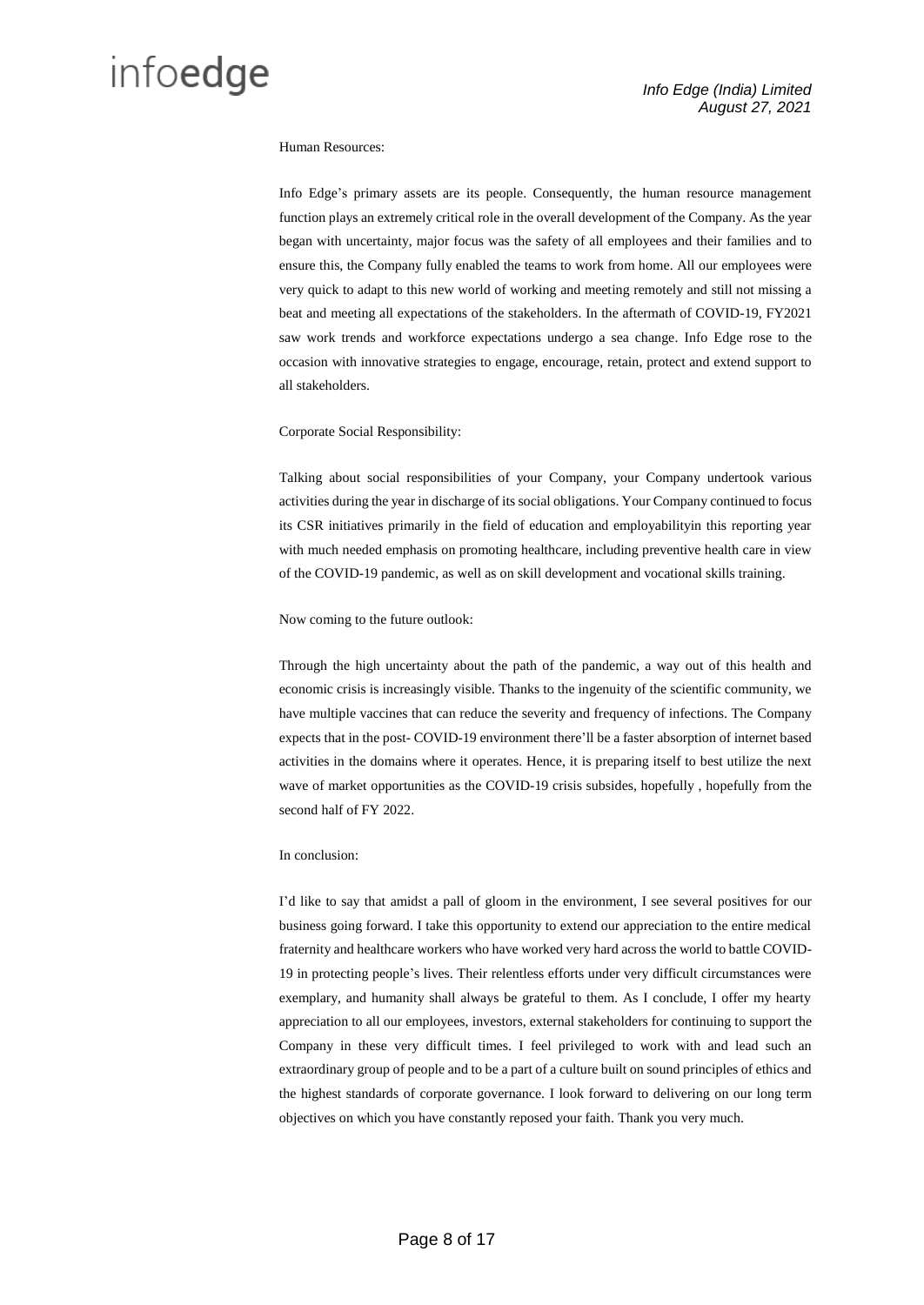And now Ladies and Gentlemen, with your permission, the Notice convening the 26th Annual General Meeting of the Company having already been circulated amongst the members may be taken as read. I now request the Company Secretary to read the Auditor's Report and the Secretarial Auditor's Report.

**Murlee Manohar Jain:** Thank you sir! The attention of the members is drawn to the fact that the Auditor's Report and the Secretarial Auditor's RReport do not contain any qualification, reservation or adverse remark. A copy of the Auditor's report is available for inspection by any member of the Company at the NSDL e-voting platform and also on website of the Company. May I, with your permission, take the Statutory Auditor's Report and Secretarial Auditor's RReport for FY 2021 as read.

**Kapil Kapoor:** Great! Now Murlee, I further request you as a Company Secretary to provide general instructions regarding participation in the meeting.

**Murlee Manohar Jain:** Thank you sir! The Company has sent the Annual Report for FY 2021 and Notice of the 26th AGM to all the shareholders on their registered email addresses available with the Company, RTA and Depositories and to all other persons who are entitled for the same. The same is also available on the website of the Company and the Stock Exchanges where the securities of the Company are listed. Members may note, that the facility for joining this meeting through video conferencing or other audio- visual means is made available for 1000 members on a first come first serve basis. The Company has received requests from a few members to register themselves as speakers at this meeting. Accordingly, members who have pre-registered themselves as a speaker will be allowed to speak when their names are announced and requested to speak. Members may ask their queries during the meeting through communication box appearing on their screen.

> Answers to any such queries will be given suitably within 15 days. Members are therefore requested to post their email id along with query carefully. I would also like to draw the attention of the members to the fact that the requisite registers and all the documents as referred in the Notice and the Explanatory Statements are available for inspection electronically during the AGM. Members seeking to inspect such documents can also send their requests to [investors@naukri.com.](mailto:investors@naukri.com)

> The recorded video of the proceedings of the meeting will be available on the website of the Company and NSDL. The transcript of the AGM will also be uploaded on the website of the Company.

> Now, I would request Mr. Kapil Kapoor – Chairman of the Company to take the proceedings further.

**Kapil Kapoor:** The Company is pleased to have provided it's members facility to exercise their right to vote at the 26th AGM of the Company, by electronic means in compliance of the provisions of Section 108 of the Companies Act 2013 read with Rule 20 of the Companies (Management and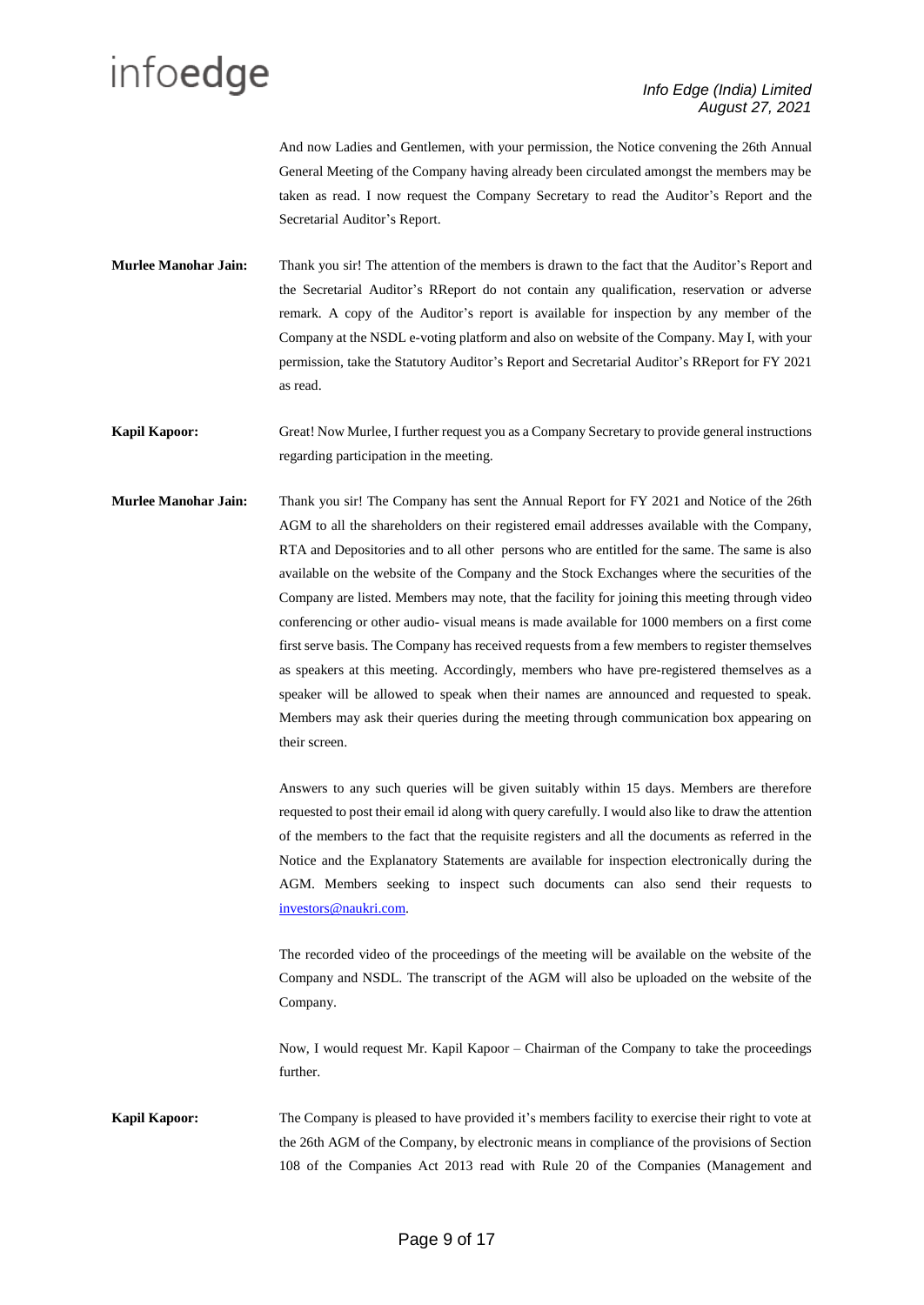Administration Rules, 2014) as amended, and Regulation 44 of the SEBI (Listing Obligations & Disclosure Requirement) Regulations, 2015, as amended, on the businesses contained in the Notice of the AGM through e-voting services provided by NSDL. The e-voting period for this purpose commenced on Monday, August 23th, 2021 at 9 A.M. and ended on Thursday, August 26th, 2021 at 5 P.MM.. During this period, shareholders of the Company holding shares either in physical form or in dematerialized from as on the cut-off date, which is the record date of Friday, August 20th, 2021 were able to cast their votes electronically.

Now, I would like to take up the resolutions as set forth in the Notice of the 26th AGM dated July 5th, 2021, which require shareholders' approval. There are 4 ordinary businesses listed as Item No. 1 to 4, and 2 special businesses listed as Item No.5 and 6.

- Item No. 1 of the notice for ordinary resolution relates to the adoption of audited standalone and consolidated financial statements of the Company for the year ended on March 31, 2021, together with reports of the Boards of Directors and Auditors thereon.
- Item No. 2 of the notice for ordinary resolution relates to the confirmation of the interim dividend of Rs.8.00/- per equity share of Rs.10/- each fully paid up, already paid for the financial year 2021.
- Item No. 3 for ordinary resolution is to appoint a Director in place of Mr. Hitesh Oberoi who retires by rotation and being eligible offers himself for re-appointment.
- Item No. 4 for ordinary resolution is to appoint branch auditors and fix their remuneration. The text of the resolution has been provided in the notice of the AGM sent to the members.
- Item No. 5 for special resolution relates to, re-appoint Mr. Ashish Gupta as an Independent Director of the Company. The text of the resolution has been provided in the notice of AGM sent to the members.
- Item No. 6 for ordinary resolution relates to the continuation of Ms. Bala C Deshpande as a Non-Executive Director of the Company for a period of one year, the text of the resolution has been provided in the notice of the AGM sent to the members.

We now move to our discussion with the members who have registered themselves as speakers with the Company for raising their queries or to share their views on any items of the notice of the AGM, or on the financial statements of the Company for the financial year 2021. Those members who have not registered themselves as speakers can communicate and share their comments or queries, if any, through the communication box appearing on the screen. Company will reply to all those queries within 15 days. Members are requested to also quote their email id along with the complete queries on the communication box.

Before we commence the Q&A session, I request Murlee Jain – Company Secretary to share guidelines for the Q&A session. Murlee, over to you.

**Murlee Manohar Jain:** Thank you sir! For smooth session I will quickly share a few guidelines for the Q&A session. Q&A session will be anchored by the operator. Operator will request the pre-registered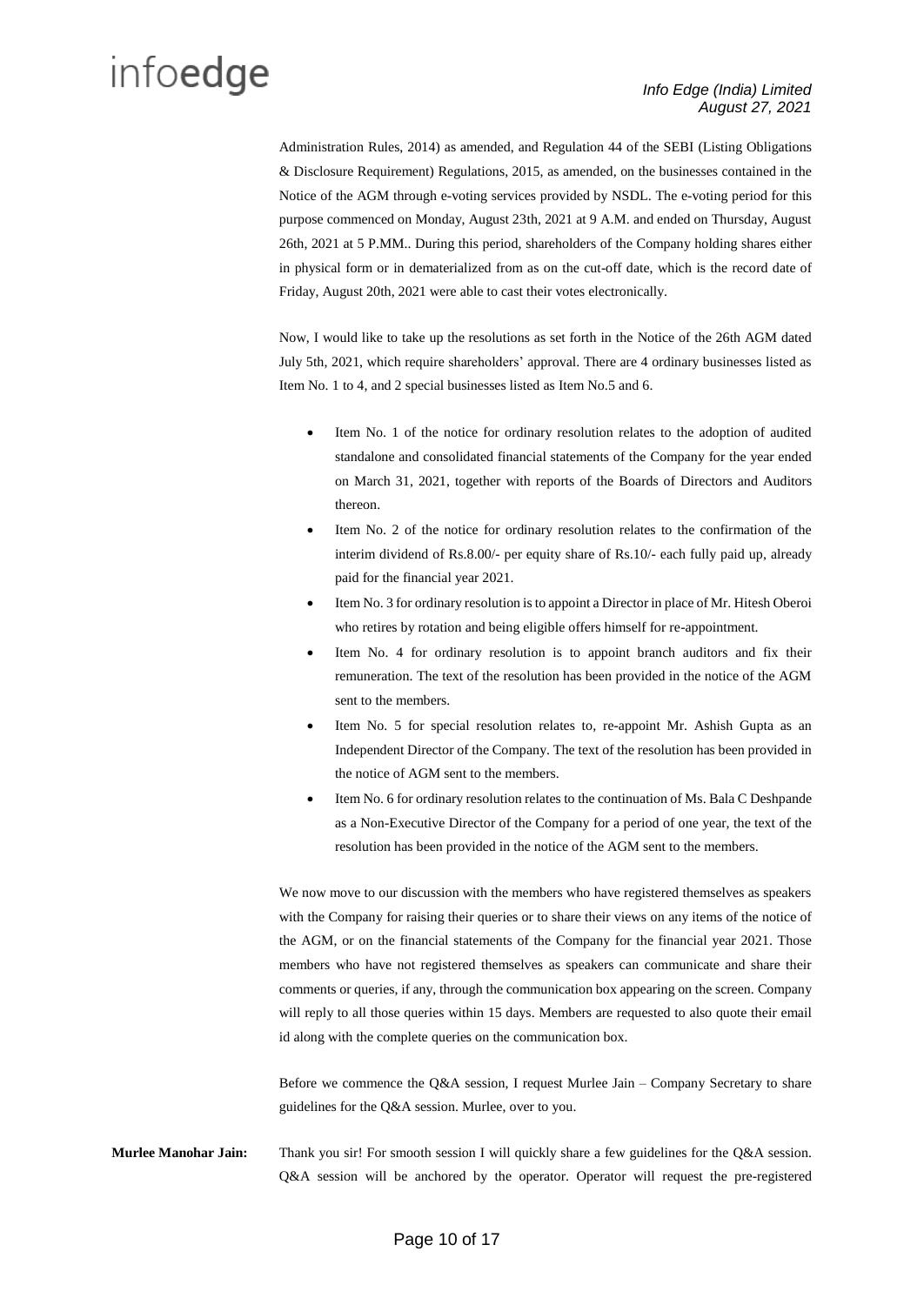shareholder to speak the questions one by one. Members are requested to unmute their microphone on their names being called by the operator before speaking and they may also enable their webcam if they wish to appear on the video. Further, members are requested to mention their name, folio number, DP id and location from where they are participating. Each shareholder will be given three minutes time for their queries in order to give an opportunity to all the pre-registered shareholders. Once you have asked the question, you can mute yourself and continue to watch the proceedings. Answers to the queries raised by the shareholders will be provided once all the speaker shareholders have spoken. Members may also note that the Company reserves the right to limit the number of members asking questions depending on the availability of time and those shareholders who are unable to speak due to connectivity issues would be allowed to speak once the other shareholders have been given a chance to speak. Thank you.

Now, I request the operator to invite the speak shareholders one-by-one.

**Moderator:** Thank you! We will now begin the question-and-answer session. Please wait, while the questionque assembles.

I now invite Mr. Pradeep Sood to unmute your audio and video and proceed with the question.

- **Pradeep Sood:** Thank you Chairman sir, thank you very much. I welcome you and all the board members and thankful of you to let me speak. Chairman sir the way you have been working for the Company with all the trust, devotion and dedication is great. You all have done very good work and gave a good return to the Company and dividend and raised our Company to new heights even in these tough times of COVID-19 you have achieved good results even facing problems, issues and hurdles. I thank you very much for doing such a good job, and going ahead you will be working in the same way and giving us better returns and dividend. And one point in the secretarial department, our Company Secretary and Kumar sir, have helped us with each problems and guided us correctly and Kumar is very helpful and very prompt on emails. I thankful to Kumar and our CS and wish you all to do the work in the same way and we all are with you. I thank you all along with Ajay Khurana. **Moderator:** Thank you. I now invite Mr. Raju VermaVerma to unmute their audio and video and proceed with your question please. **Raju Verma:** I am calling from Delhi, my client ID is 10079634. I would like to thank Chairman, all Directors
- and Secretarial department who gave me chance to speak, I agree to all your resolutions and I trust your management team they will keep working hard and it will take the Company to the new heights. Thank you so much. Please let us know for your future plans as well.
- **Moderator:** Thank you very much. I now invite Ms. Urmila Jain to unmute their audio and video and proceed with your question please.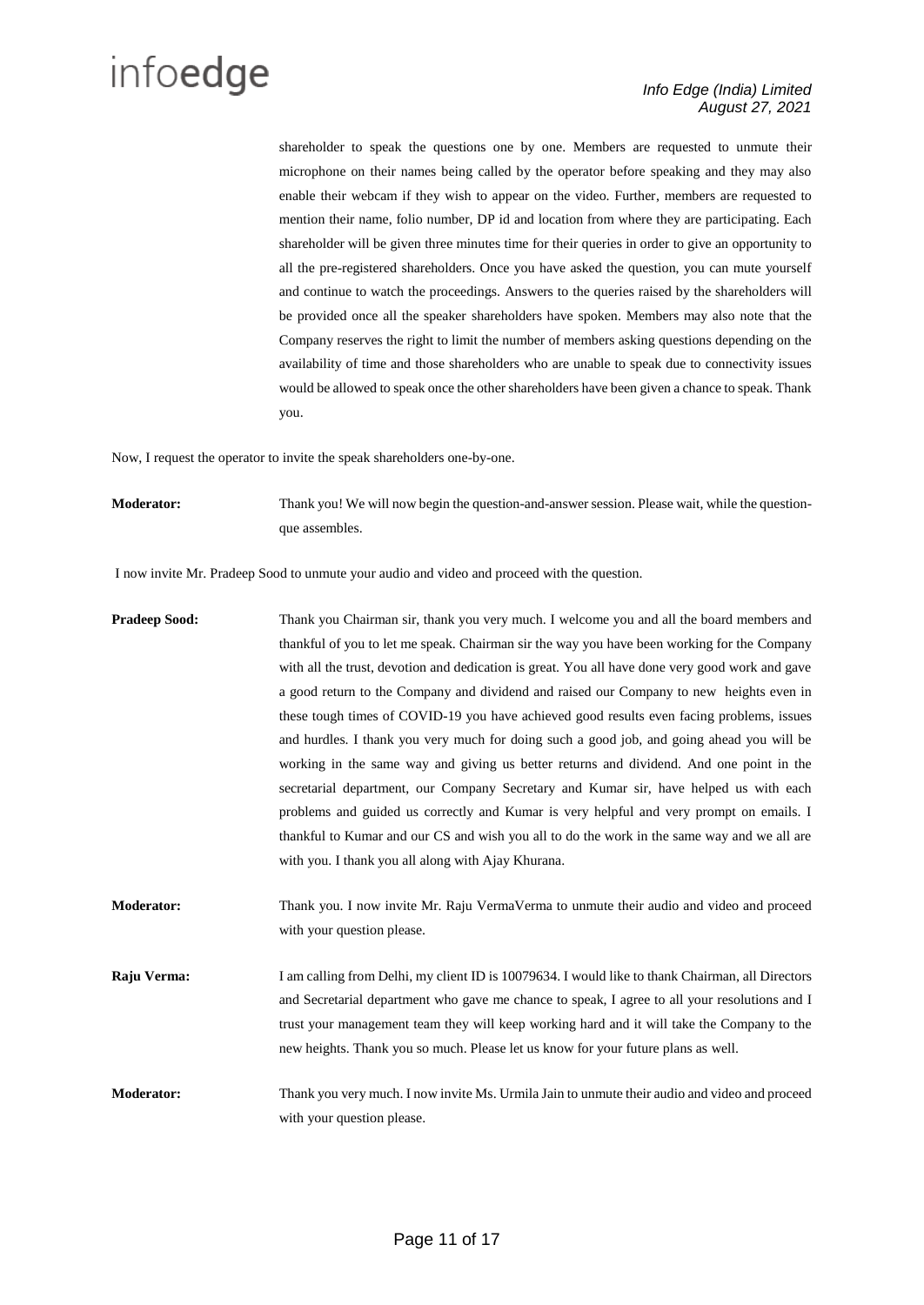**Urmila Jain:** I am calling from Jammu, My DP id is 300118, client id 10401292. Chairman sir, it's a good news that last year our share price was Rs. 3600/- and today it has crossed Rs.5800/- and Company has given us interim dividend as well which is appreciated. Sir, in 2010 and 2012 you had given us bonus and made us happy, sir our Zomato Company has given us good results and investors have got good returns. Our Company has given us good amount and our secretarial department is doing a good job and if there is any problem then Mr. Jain, Mr. Kumar is there to help us and our Company is doing good because of the online business and in such times of COVID-19 there is no loss to our Company and we wish our Company to progress going ahead and this is by the hard work of the management and staff. I wish our Company progresses in the same way and in today's online world we work better on Shiksha platform as well like Jeevansathi. Sir, I am thankful to Kumar who has given me chance to speak even me being in Jammu via VC. Sir our share rate being high the small investors can't invest in it, so I request you to think on bonus or Split of shares. Thank you.

**Moderator:** Thank you. I now invite Mr. Yashpal Chopra to unmute their audio and video and proceed with your question please.

**Yashpal Chopra:** Honorable Chairman Mr. Kapil Kapoor Sir. And the eminent team of professionals around you, I salute you also, while getting me grand performance of the Company for the eight months of the year, because the first four months was a horrible experience, because there was a time when all the economic activity worldwide had come to a halt. And our Company, our all divisions which are related with the human activity, whether it is a marriage.com or is Naukri.com or Shiksha.com all those .coms are related to the welfare of the humans and human being the victim of those sudden attack by the horrible COVID, they were hidden, they were hiding themselves within the four walls, because that was the only option left with them there they didn't know how to escape this. But for the four months were those horrible, and only those few shops dealing with the necessities were open and everything was just closed, but when these thing were relaxed, and when people realized that we have to fight this Corona, with a disciplined life, you have to follow those set of protocols of protection. And then these activity started and it increased the pace of our Company, the innovative vision of our management and those talented executive and those creative staff that all started with their dedication that within the period of eight months, we got the achievement, we got a very, very clear performance. And so, it was already all-round growth in PBT, PAT, ROC, EPS, EBITDA, and the Company was investor friendly, they had given a dividend of Rs.8/- per share to the person, I know that this is a really big thing that in spite of all the horrible times that Company has bothered to look up to the interest of their employees as well as why the society under CSR they have done enough we are very proud of that. And sir, I just know that I have got a big hope that the coming times are definitely far, far better, because now we in the vision in three years that we have to live with Corona and we can live only with a disciplined life, we have to go ahead and let the Corona be there, no problems with us. So, in the future, our performance will be definitely better, but sir our investors expect a lot, they expect that being investor friendly, you should declare some bonus because you have got a big cash reserves into the Company, so you should come out with some bonus or some splitsplit on the share. And if not that, then you should just go for that all separate divisions of the companies, all companies given to the investors. So, that they should feel that because their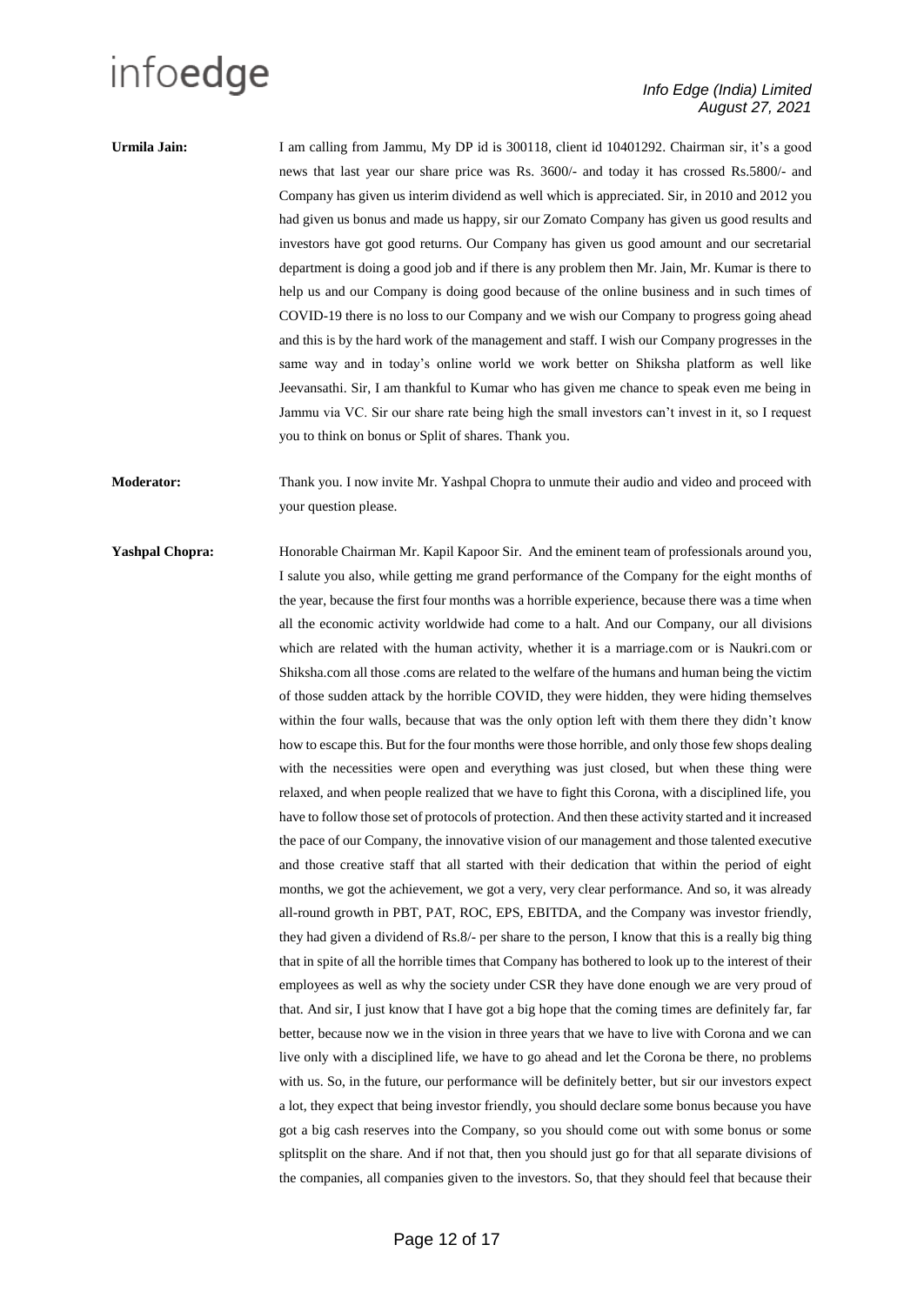value has definitely grown because the share which has fallen into this Rs.3200/- now that is touching 6000 that share and share market is the barometer of the strength of the Company. So, they know that the future of our Company is very, very solid, very bright, and that is in the excellent hands of the management.

Sir, I have got only one or two queries, one was how many casualties happened in our Company and what was the remedy for the reinstatement of their families, the Company has taken any measure for that. So that is a very, very important and crucial question. So that is my question. So regarding other things, as you have said that you have filed some of the India rights for those Policy Bazaar are you maintaining any provision for the preferential issue to the existing shares of the Company that you should also consider. So, before I close, before I wind up, I pray God to bestow positivity on everybody in the Company from the top to the last man in the Company, and I am grateful to the corporate governance and particularly to Mr. Kumar for getting me a chance to speak. Mr. Kumar is very solid bridge between the shareholders and the corporate department. We are proud of him. So, best of luck. Thank you.

**Moderator:** Thank you sir. I now invite Mr. Gagan Kumar to unmute your audio and video and please proceed with your question.

- **Gagan Kumar:** Good evening, Mr. Chairman, Board of Directors and fellow shareholders Myself Gagan Kumar, my DP id 30020611044542. I am joining this meeting from Delhi. Chairman sir, long time back I got a chance to meet you and now it's this meeting by which we are able to connect with you. By this online meet we feel as if we are sitting next to you. Going ahead in future along with the physical meet we can continue with this online meet as well and keep a hybrid model so that all shareholders get to join and it will be great. And when it comes to performance so Rs.3200 share a year ago is of Rs.6000 and it's just double. So, are we thinking about split or bonus please let us know about it and our companies like Jeevansathi.com, Naukri.com, Zomato, so can we given any privilege to our shareholders like any discount. Mr. Jain and his entire team is working hard and I am thankful to him. Our Company is a friendly Company which we can see by the response we get on emails. And I wish to meet you next year in physical meet, thank you.
- **Moderator:** Thank you. I now invite Mr. Jasmeet Singh to unmute their audio and video and proceed with your question please.
- **Jasmeet Singh:** Chairman Kapil Kapoor, MD and CEO Hitesh Oberoi, Founder Sanjeev Ji, other Directors and everyone attending this video call. Good evening to you all from Jasmeet Singh and few other shareholders joining me, names of which have already been shared with the secretarial department. The working shared by you about our Company has provided us a good amount of information. And I'm afraid if there could be any questions related to the balance sheet. And so, I would only like to read my note revolving our investment in Info Edge. As an investor, it has been a very satisfying year, as our share price has increased since we met last year on this platform. The dynamics of investment is ever changing, the investment gurus today are all recommending to invest in companies and startups with production based businesses. And so we invariably, I and my other investors, we find ourselves into the very right spot. Our results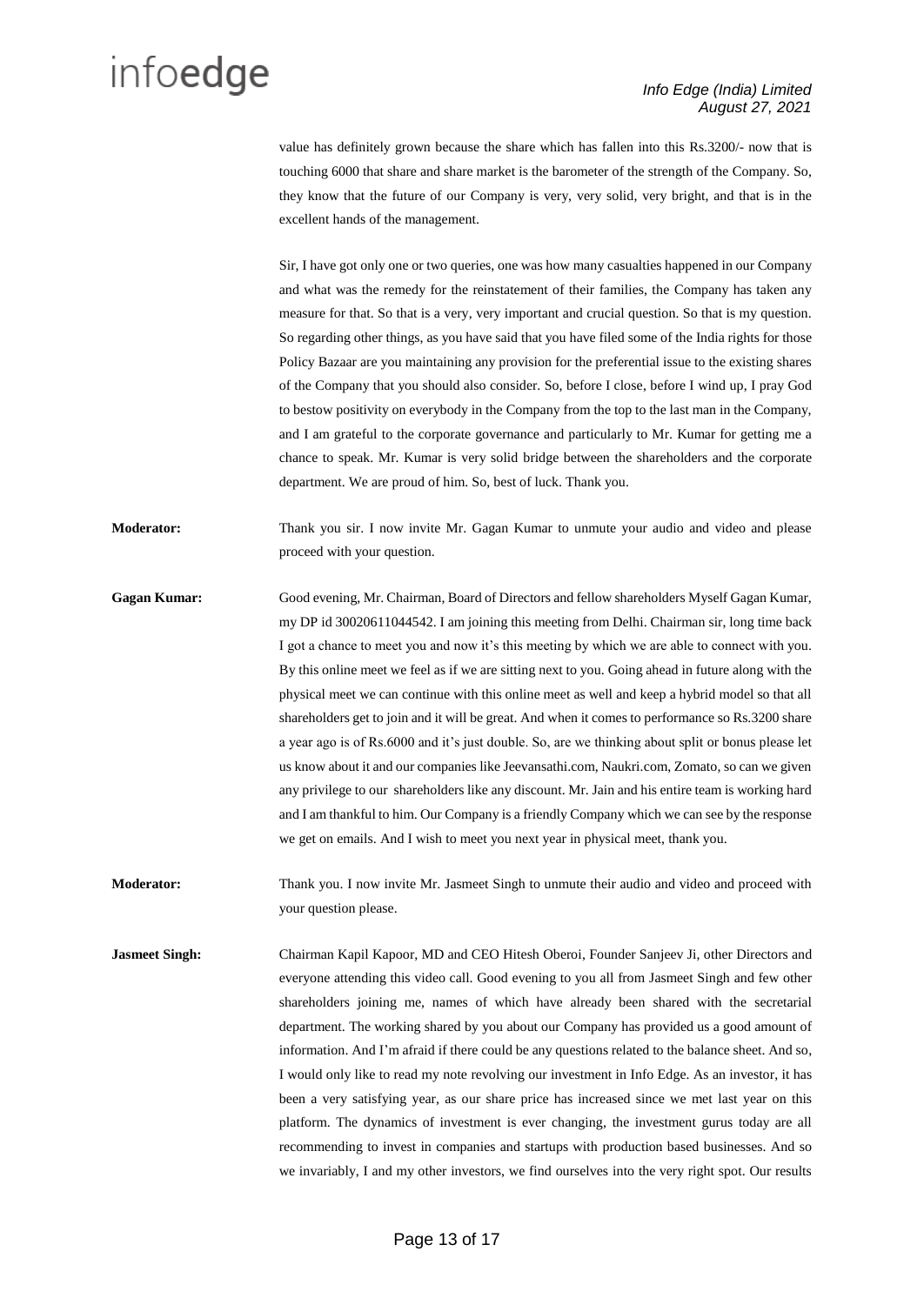mirrored what we did in 2019, interim we slipped in 2020 and we are back on the growth trajectory. I appreciate an enormous pressure on our team to constantly deliver, meeting expectations quarter-on-quarter and year-on-year. The emerging opportunities pertaining to our industry are quite exciting. While, I don't have doubts in the ability of our team to deliver, but I'm keen to know this ticker that the Company has sorted out to scale up its existing business and at the same time, new vistas that may be envisioned for next three to five years. This is my first question.

Now my second point, and that is recently, we saw the listing of companies Zomato on our bourses wherein we had fair amount of stakes. And the rich valuations at which it got listed is a matter of pleasant surprise for all of us. But, I personally was not fortunate as my request to purchase Zomato shares at IPO price was not accepted. In this regard, I am of the opinion that we are the minority shareholders of Info Edge. And given our clout in Zomato at the very outset, we should have been given a chance to apply for 500 shares each in a pre IPO placement. As this pre IPO opportunity was missed out, then there was another chance where in the minority shareholders should have been given to participate in the said IPO, with a separate quota of shares kept reserved for the existing minority shareholders of the holding Company, which is Info Edge.

Now my humble request is, that in future whenever an IPO like you have just mentioned Policy Bazaar, or any other Company is worked out, where Info Edge has got a holding stake, please provide your small minority shareholders to either get an pre IPO placement or get retain a separate quota for your shareholders to participate in the IPO itself. Sir you're working so hard, making sure that we all grow, including our investments so this suggested way of giving chance to your small shareholders is just another way to help them grow as well. I along with my shareholders should be keen to know about the companies where we have holding stakes, and they are planning to come out with an IPO a part from Policy Bazaar in the current financial year.

Before, I stop it would be unfair on my part, to finish my note without mentioning a couple of points, I acknowledge the efforts of our Company to contribute its bit to the society, especially during the current adverse times of pandemic. And at the same time, I want to praise the high standards of the corporate governance maintained by our Company. Finally, I share same sentiments as echoed by other shareholders that our Company should look at splitting its share in the face value. Please do consider this to create value for us. To close, I wish everyone a good health and wealth in the coming months and times to come. Thank you.

**Moderator:** Thank you. I now invite Mr. Dinesh G. Bhatia to unmute their audio and video and proceed with your question please.

**Dinesh G. Bhatia:** I congratulate everyone in the team Director and the whole team that our Company has given good result in this pandemic too, our revenue was a bit less as compared to last year but after conservation the profit which we have got and we have earned good in the exceptional item and by that we have got good profit as compared to last year and it's a good sign and it shows your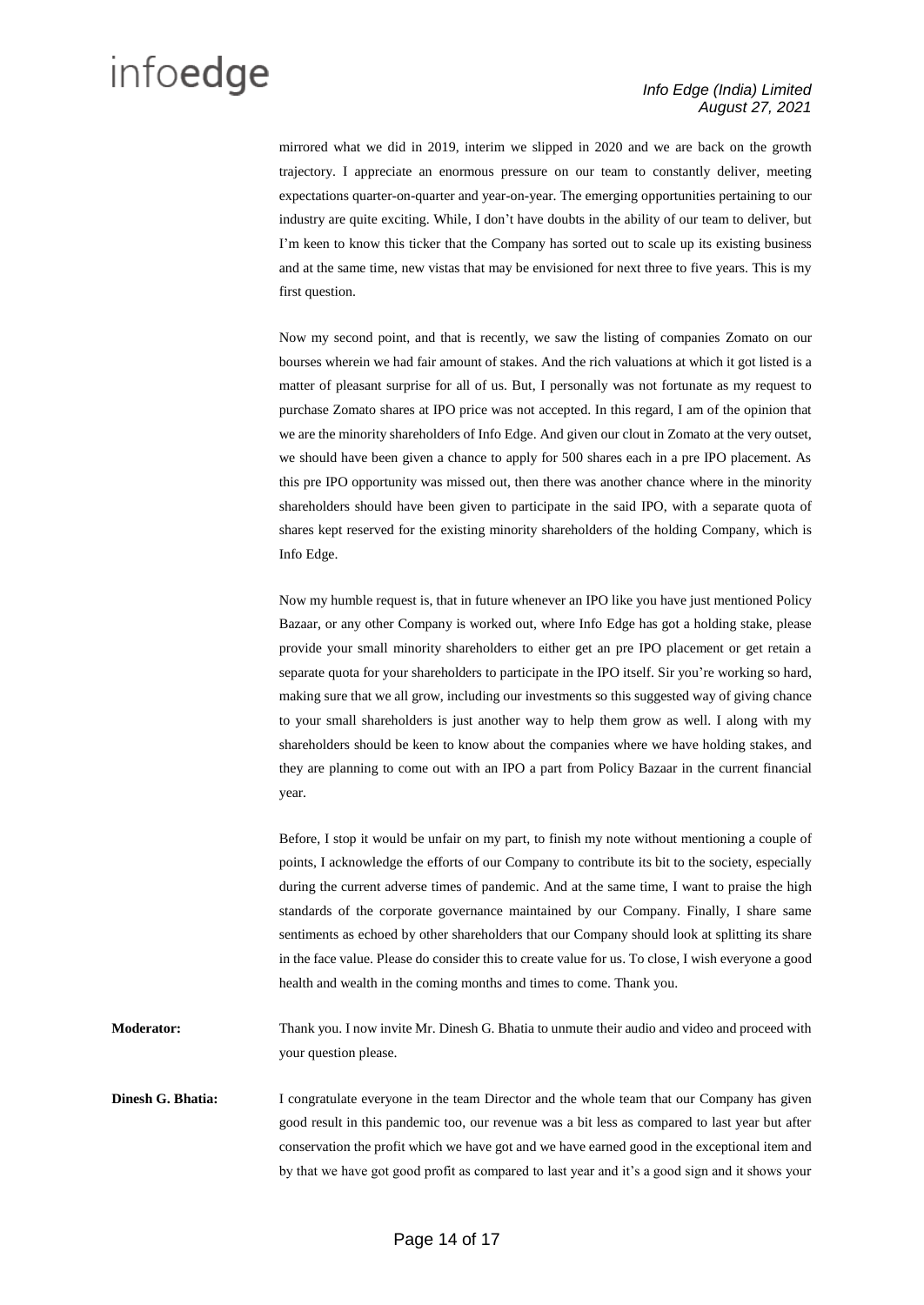hard work. Our Company is focusing on giving more profits to the shareholders and the Company. We see last year our total expense which was Rs. 102 crore above and now it's around Rs. 68 crore which is other and administrative so we have saved there and it's a good thing. By this our profit has improved, it's good and we wish our Company to grow. The new steps which you are talking is profitable for the Company like the Zomato IPO and I agree on the suggestion given earlier, if possible give preferential issue to the shareholders like I have seen in many Company like Reliance, HDFC. So, when they came up with HDFC Life so HDFC Bank got a preferential form so you should have a preferential quota for the shareholders it can 10%, 20% and it will be beneficial to the existing shareholders.

I would also say that, it's a  $26<sup>th</sup>$  year now and last year due to pandemic the situation was bad and so we didn't expect any bonus, but this year we are fine if you don't give bonus but why don't you split our share and think on it and I would request this to all the board members to think about it and it will just increase the share number in the books but there won't be much difference, our capital will also not increase. Our Rs.10 share in today's time is of Rs.5896 is a good sign. Our low price was Rs.3800 and high price was Rs.5900 and our price went up till Rs.5981 as well and it closed at Rs.5896. So, we all think you will decide something good and shareholders will be benefited from it and you will do something for that. My suggestion is to split the share so that share count will increase and liquidation will increase and more investors will come in and our Company will progress by that. And we have seen that your promoters shareholding last year was 38.41% which you changed to 40.48%, from 1,32,800 it has been improved which is a good sign that promoters are also confident that our Company will go ahead and they will keep on investing and we wish you to invest more like you did last year, we don't need permission of SEBI for 2%. So, you increase your investment and think of split the shares. Rest everything is good and I am with you in your resolutions and secretary team is great who helped us to connect in the virtual meet and I am thankful to them. Thank you, all the best sir.

- **Moderator:** Thank you. I now invite Mr. Murlidhar to unmute the audio and video and proceed with your question please.
- **Murlidhar:** Good evening sir. With all your hard work the Company is succeeding and achieving great heights. The Company share has improved and it's rate is quite good. Your Zomato is still on the same rate, due to the success the Company has given good dividend and focus more on the shareholders and give us chance in the new shares. Thank You.

**Moderator:** Thank you. I now invite Mr. Ashok Kumar Jain, to unmute their audio and video and proceed with your question please.

**Ashok Kumar Jain:** Good evening Chairman sir, Board of Directors and My C- fellow shareholders. I am Ashok Jain, joined the AGM from Delhi. My DP id number 30011810242590. I appreciate the board, management and employees to work hard to achieve growth at this stage, it's your hard work which bought us at this level, it's the share price which can tell you the performance of the Company. The annual report of the Company is so good that we don't have to tell anything in that, the performance and results are so good, so I thank you all for that. Like other shareholders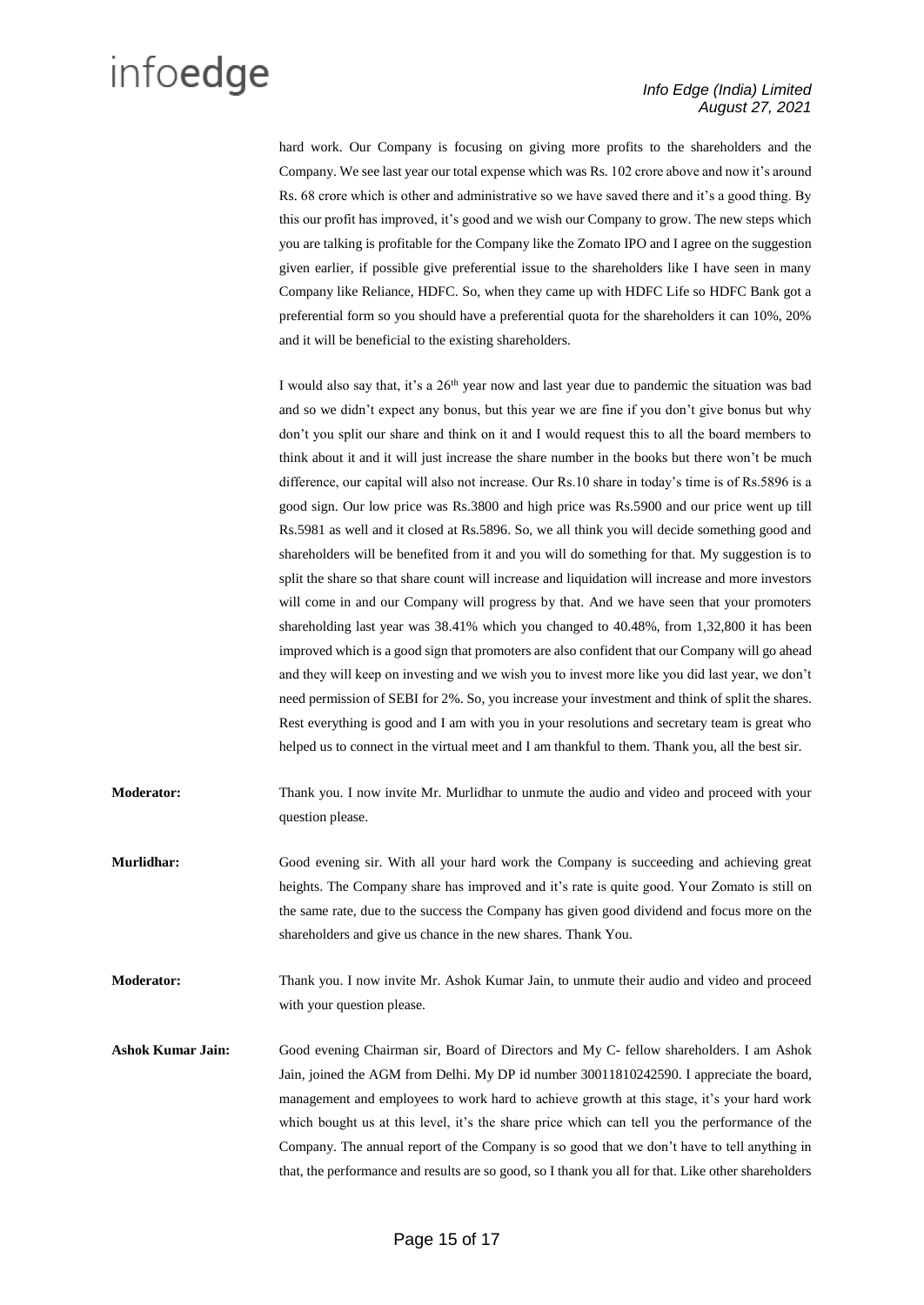said, we request you to think on bonus and split of shares. And I am thankful to the secretarial department who gave me opportunity to speak specially Mr. Jain and Mr. Kumar who helped me for the e-voting and meeting. Thank you.

**Moderator:** Thank you. With this we conclude the Q&A session. Now, I request the Chairman to address the queries raised by the shareholders.

**Kapil Kapoor:** Yes, thank you very much. I'll go with the queries one-by-one, Mr. Pradeep Sood and Rajiv JiRajeev, the first two shareholders who spoke, thank you very much for your kind comments. You were very appreciative of the Company's efforts and we are very appreciative of your appreciation. Urmila Jain, the point you raised about bonus and split and that's a theme that was also brought up by Mr. Yashpal Chopral, Mr. Gagan Kumar, and also by Mr. Dinesh Bhatia. This is something that you bring up and we evaluate this on a regular basis, as you know the Company's performance has been improving, we've been trying to pay dividends at very attractive rates. And we always, take a considered decision and evaluate options like trying to see whether a bonus or a split makes sense at a point in time. We feel the overall liquidity is increasing, but we continue to evaluate your suggestions on that. So with that, I hope I've answered questions that all four of you had raised. Mr. Yashpal Chopra had also asked one more question on the number of casualties that Info Edge faced during the COVID. There were four casualties very unfortunate in our Company. And we tried to do the best we could to look after their families. The families have been given three years annual salary capped at Rs.50 lakhs and whatever other help that had been possible and whatever had to be given by way of official dues to them and the regulations. Those have also been passed on to the next of kin.

> There was another theme that came across from at least two or three people and saying that because of the success of Zomato, is there a possibility to get pre IPO placement and participate in that. We are minority shareholders in these companies, these are investee companies, but we are minority shareholders. And as for the SEBI rules and regulations, there is no special quota that is there for our stakeholders and our investors, but in an indirect way you all benefiting because of the investment that Info Edge has made in these companies. As the value of those investments go up, you get a benefit in that in any case. So that's really the benefit. And you've seen the benefit already come your way through the successful Zomato IPO.

> Your other comment Mr. Gagan Kumar on discount in investee Company products. That's something that can be explored to see if there is a program that can be issued where people can get a certain benefit on products as a marketing program. That's something that we will explore and see what the regulations on that are and if it's possible to pass that on. Mr. Jasmeet Singh, you wanted to know what are some of the tickers and what are we doing to ensure future growth. And as you seen in my original comments in this meeting that we have used this period, even though it was a very difficult period, the management took a decision not to under invest, in fact continue to invest in our prime resources which are technology and human resources, we continue to build and develop those areas, which get us into a much stronger position coming out of this COVID crisis. So, we think we have been in a much better position to take advantage of what has happened during this period. And there is a shift towards digitization which benefit